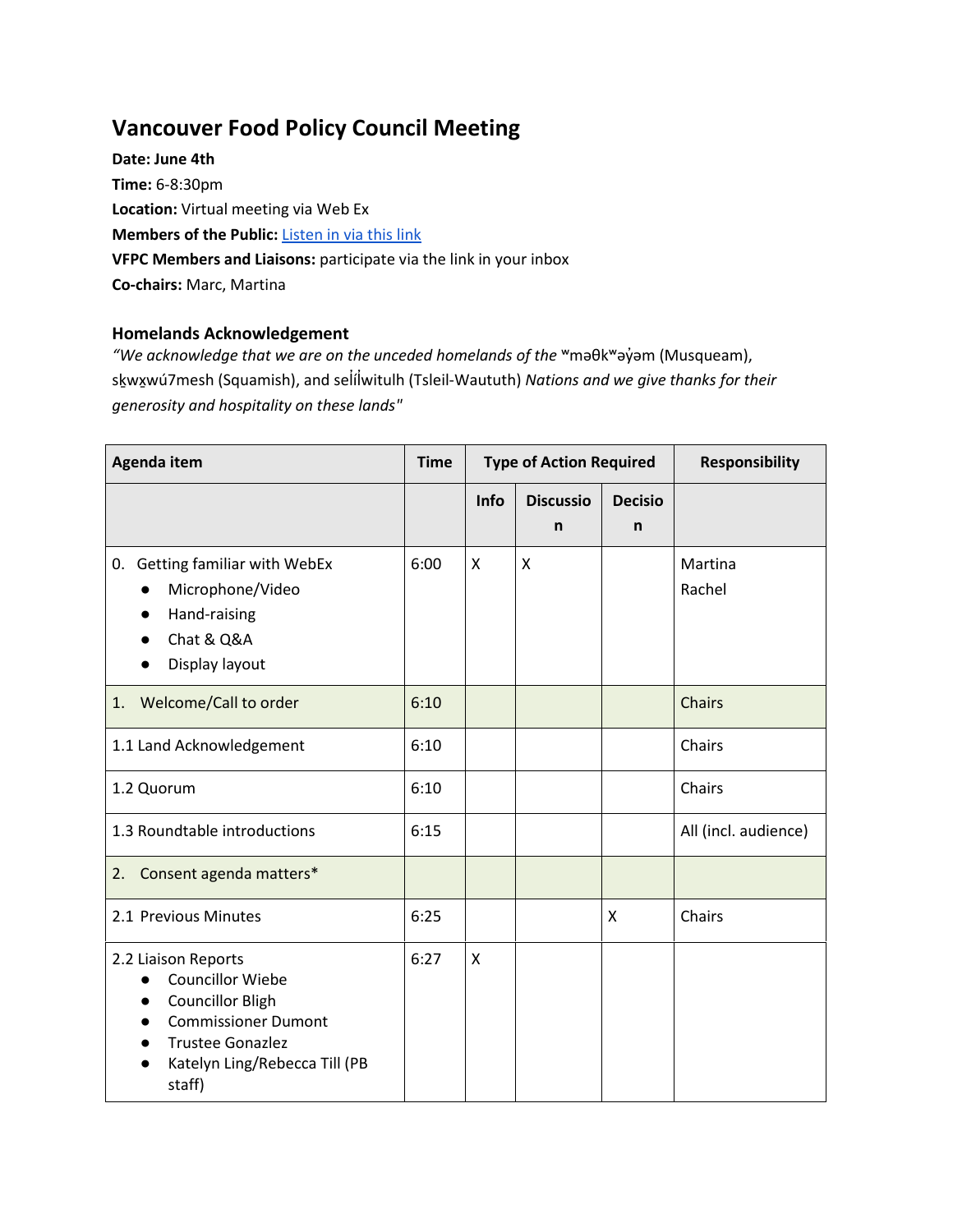| Rachel Telling (Sustainability<br>Staff)<br>Caitlin Dorward (SP staff)                                                                                                                                                                                                                                 |      |   |                    |                                                                                              |
|--------------------------------------------------------------------------------------------------------------------------------------------------------------------------------------------------------------------------------------------------------------------------------------------------------|------|---|--------------------|----------------------------------------------------------------------------------------------|
| 2.3 Working Group Updates<br>Leadership Team<br>Waste<br><b>Urban Farming</b><br>Children & youth                                                                                                                                                                                                      | 6:35 |   |                    |                                                                                              |
| Matters requiring discussion*<br>3.                                                                                                                                                                                                                                                                    |      |   |                    |                                                                                              |
| 3.1 Discussion about Vancouver Plan and<br><b>Food System/Covid Recovery (Please See</b><br>Attachment for updated information,<br>below is static)                                                                                                                                                    | 6:40 | X |                    | Chani Joseph &<br>James O'Neill, CoV<br>Planners on<br>Vancouver Plan<br><b>VFPC Members</b> |
| <b>BREAK</b>                                                                                                                                                                                                                                                                                           | 7:00 |   |                    | Font-line workers<br>cheer                                                                   |
| 3.1 Continuation                                                                                                                                                                                                                                                                                       |      | X |                    |                                                                                              |
| Grab Bag Items / Updates                                                                                                                                                                                                                                                                               | 8:00 | X |                    |                                                                                              |
| <b>Supporting Dignified Food</b><br>Access and Food Security for<br>Persons with Disabilities during<br>COVID-19 (Discussion of letter of<br>recommendations or formal<br>statement to support dignified<br>food access and food security for<br>people with disabilities in<br>Vancouver.) (See Link) | 8:00 |   | $\pmb{\mathsf{X}}$ | <b>Kelsey Timler</b>                                                                         |
| Motion in support of additional<br>community gardens for<br>Hastings-Sunrise (See Below)                                                                                                                                                                                                               | 8:10 |   | X                  | Kaitlyn Fung                                                                                 |
| 6. Adjourn Meeting                                                                                                                                                                                                                                                                                     | 8:30 |   |                    |                                                                                              |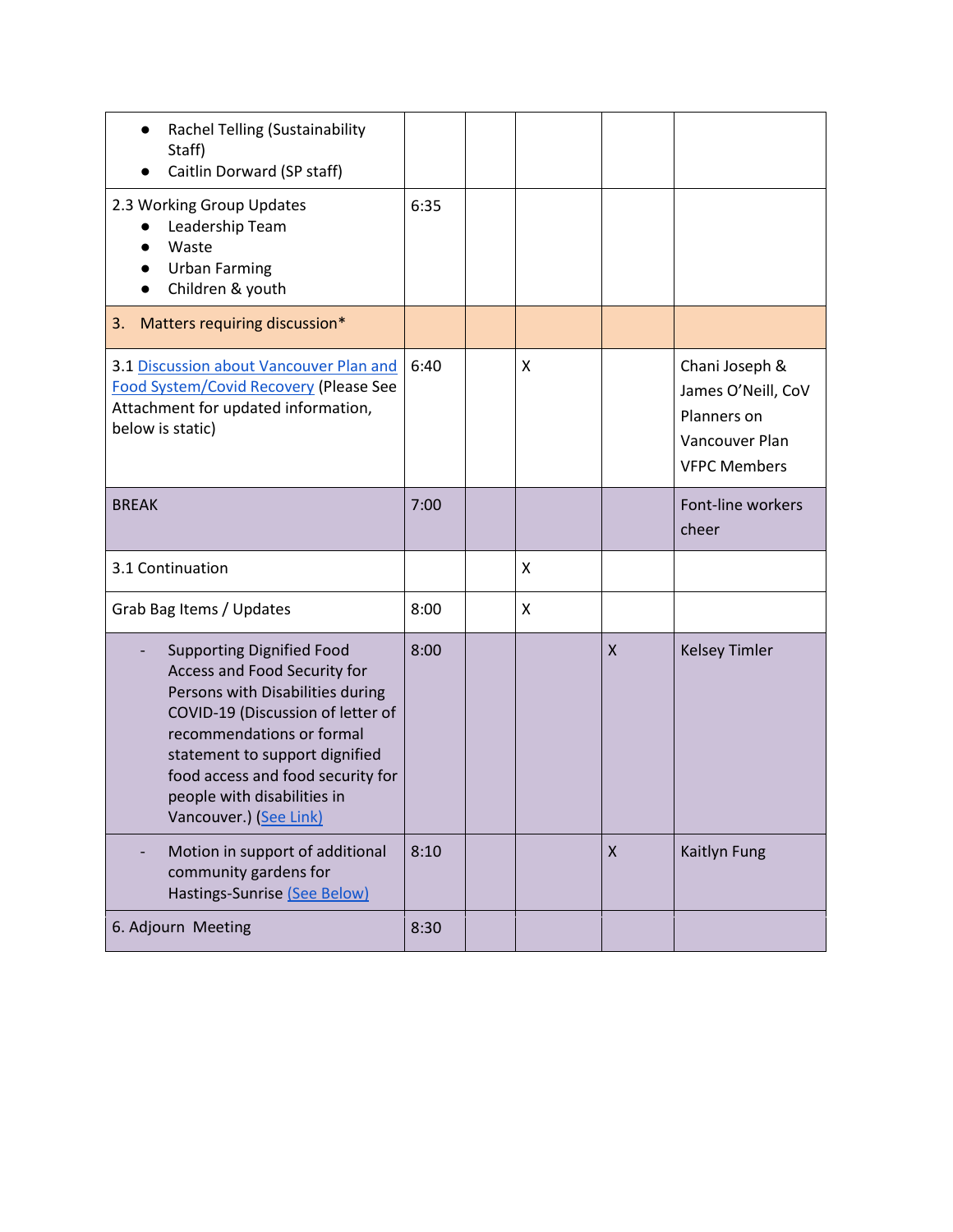# VFPC - COVID-19 Recovery Brainstorm DRAFT

*PURPOSE: Please use this document to capture ideas, questions and recommendations related to recovery efforts and food system planning Post-Covid 19.* 

*AUDIENCE: Vancouver City and Parks Board Staff working on planning initiatives. At this time, specifically those staff working on the Vancouver Plan and Local Food Action Plan.* 

*TIMELINE: Intention to provide Van Plan staff by June 1st in preparation for June 4th meeting (Assuming they can attend - TBC by Caitlin) and ongoing in support of Parks Board LFAP timeline into July (and as needed)*

*Related Docs:* 

● *[VFPC Climate Emergency Brainstorming Session -](https://drive.google.com/drive/folders/1w-CaJqFHOS_U4DHlAOEV63yprNdwegWY) Results*

*GUIDING POINTS FROM STAFF:* the City has struck a new Committee of Council that will be focused on recovery. This was approved on [May 14.](https://council.vancouver.ca/20200514/spec20200514ag.htm) The [Terms of Reference](https://council.vancouver.ca/20200514/documents/spec1TOR.pdf) for the Committee outline its connection to staff work across 7 recovery themes (see p.2 with the org chart - and snipped below).



Vancouver Plan itself is scoped as Theme B - Community Recovery, so this is the area the two Van Plan staff will be most focused on. Given there will be food policy links in all areas, we've scoped this discussion broadly to include all themes. In addition, with the Park Board renewing the Local Food Action Plan this year there is opportunity to link that into the discussion. *Given we will have a separate session focused on LFAP, the main focus of this meeting is on potential City actions - with an overarching theme of build back better.* 

Please add your ideas under the theme you think they best relate to (recognizing there are crossovers and some ideas could belong in multiple places).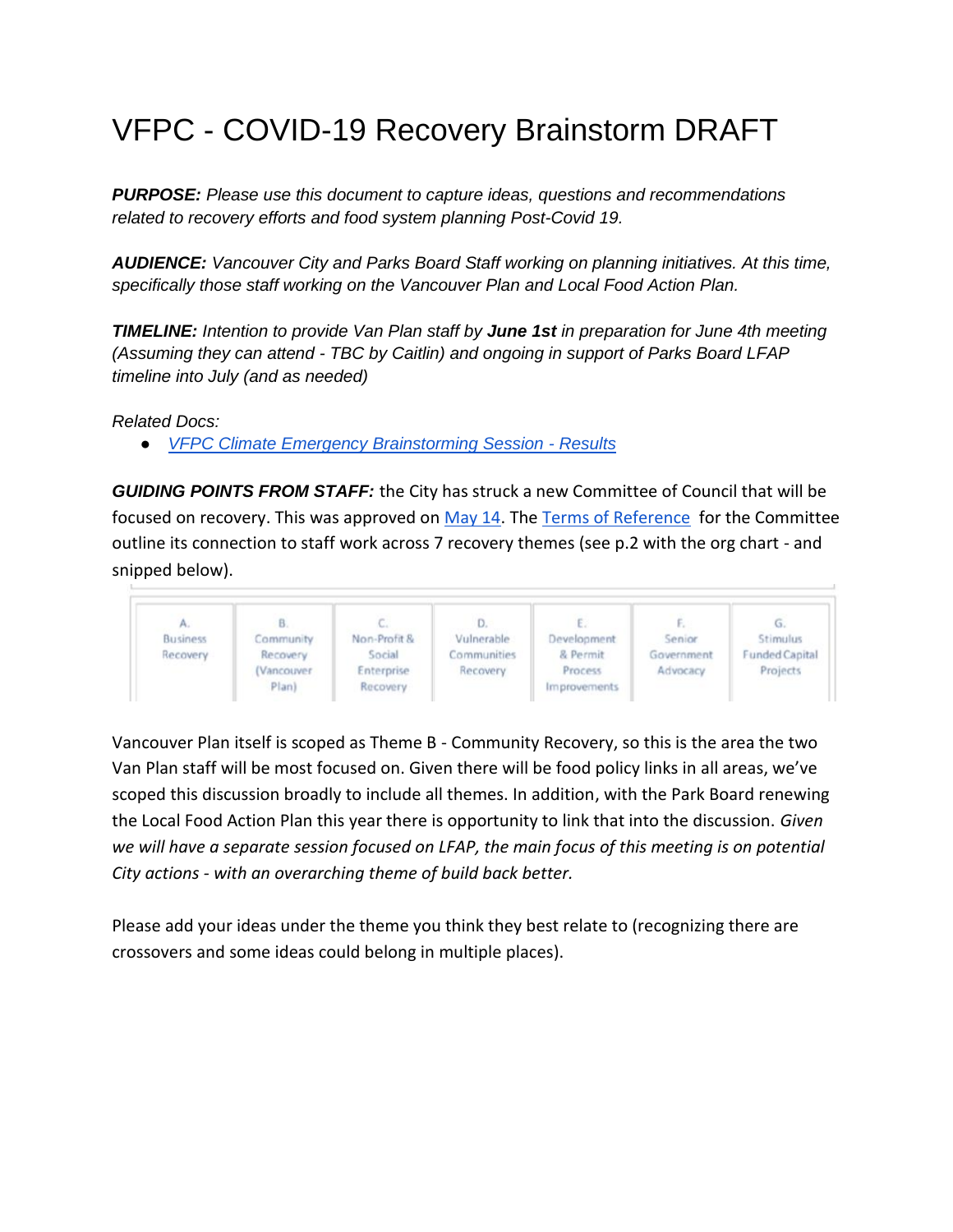| <b>Theme Area</b>                               | VFPC Ideas, Questions Related to Food System Recovery/Build Back Better                                                                                                                                                                                                                                                                                                                                                                                                                                                                                                                                                                                                                                                                                                                                                                                                                                                                                                                                                                                                                                                                                                                                                                                                                                                                                                                                                                                                                                                                                                                                                                                                                                                                                                                                                                                                                                                                                                                                                                                                                                                                                                                                                                   |
|-------------------------------------------------|-------------------------------------------------------------------------------------------------------------------------------------------------------------------------------------------------------------------------------------------------------------------------------------------------------------------------------------------------------------------------------------------------------------------------------------------------------------------------------------------------------------------------------------------------------------------------------------------------------------------------------------------------------------------------------------------------------------------------------------------------------------------------------------------------------------------------------------------------------------------------------------------------------------------------------------------------------------------------------------------------------------------------------------------------------------------------------------------------------------------------------------------------------------------------------------------------------------------------------------------------------------------------------------------------------------------------------------------------------------------------------------------------------------------------------------------------------------------------------------------------------------------------------------------------------------------------------------------------------------------------------------------------------------------------------------------------------------------------------------------------------------------------------------------------------------------------------------------------------------------------------------------------------------------------------------------------------------------------------------------------------------------------------------------------------------------------------------------------------------------------------------------------------------------------------------------------------------------------------------------|
| Theme A -<br><b>Business</b><br><b>Recovery</b> | Bolster support for independent grocery retail businesses such as Pro-<br>Independent retail zoning aka "Formula Retail" controls (no franchises permitted et<br>al). Other city examples: San Francisco, Port Townsend WA<br>Establish office or support systems targeted toward independently<br>owned/operated businesses.<br>Ways to prioritize the hiring of low-wage or low-barrierskill labour instead of<br>waiting for job creation to trickle down through job chains or spending multipliers?<br>Explicit targeting strategies, including policy and funding support for social<br>enterprises aimed at job creation (e.g., rental subsidies for landlords/building<br>owners and tenants; expansion of low-barriers shared office/work spaces,<br>including kitchen/food retail spaces); support for job training for young people<br>facing barriers to employment (including knowledge sharing of federal and<br>provincial opportunities);<br>Microenterprise as a economic development strategy<br>Leverage the resources of large anchor institutions (government<br>purchasing, universities, hospitals unlikely to relocate to other cities)<br>Economic inclusion strategies by shifting government spending to<br>disadvantaged companies?<br>Affordable commercial tenanting programs to address displacement of small<br>businesses in areas vulnerable to gentrification. E.g1. Portland Oregon has a<br>program that also prioritizes businesses led by those who are underrepresented in<br>business community. Eg 2 Neighbourhood Retail Preservation program, NY<br>What are the current efforts to address rising commercial rents/property taxes for<br>independently owned/operated business?<br>Utilizing policies to support residential tenancy in certain commercial areas (i.e.<br>legacy businesses, etc.) that are being re-developed<br>Operating or providing operating funds for a small business support line for<br>minority owned businesses and others who may be unfamiliar with permitting<br>processes, commercial lease practices, rent negotiations and rights, to prevent<br>predatory commercial landlord practices, etc.)<br>Rent subsides for food retail who meet certain criteria |
| Theme B -                                       | Enable farming of vacant development sites                                                                                                                                                                                                                                                                                                                                                                                                                                                                                                                                                                                                                                                                                                                                                                                                                                                                                                                                                                                                                                                                                                                                                                                                                                                                                                                                                                                                                                                                                                                                                                                                                                                                                                                                                                                                                                                                                                                                                                                                                                                                                                                                                                                                |
| <b>Community</b>                                | Identifying land for community food production (can low-barrier and dignified job                                                                                                                                                                                                                                                                                                                                                                                                                                                                                                                                                                                                                                                                                                                                                                                                                                                                                                                                                                                                                                                                                                                                                                                                                                                                                                                                                                                                                                                                                                                                                                                                                                                                                                                                                                                                                                                                                                                                                                                                                                                                                                                                                         |
| <b>Recovery</b>                                 | creation be layered onto this)?                                                                                                                                                                                                                                                                                                                                                                                                                                                                                                                                                                                                                                                                                                                                                                                                                                                                                                                                                                                                                                                                                                                                                                                                                                                                                                                                                                                                                                                                                                                                                                                                                                                                                                                                                                                                                                                                                                                                                                                                                                                                                                                                                                                                           |
| (Vancouver                                      | Establishment of neighbourhood food centres tasked with emergency support of                                                                                                                                                                                                                                                                                                                                                                                                                                                                                                                                                                                                                                                                                                                                                                                                                                                                                                                                                                                                                                                                                                                                                                                                                                                                                                                                                                                                                                                                                                                                                                                                                                                                                                                                                                                                                                                                                                                                                                                                                                                                                                                                                              |
| Plan)                                           | each neighbourhood                                                                                                                                                                                                                                                                                                                                                                                                                                                                                                                                                                                                                                                                                                                                                                                                                                                                                                                                                                                                                                                                                                                                                                                                                                                                                                                                                                                                                                                                                                                                                                                                                                                                                                                                                                                                                                                                                                                                                                                                                                                                                                                                                                                                                        |
| Theme C -                                       | See above under job creation                                                                                                                                                                                                                                                                                                                                                                                                                                                                                                                                                                                                                                                                                                                                                                                                                                                                                                                                                                                                                                                                                                                                                                                                                                                                                                                                                                                                                                                                                                                                                                                                                                                                                                                                                                                                                                                                                                                                                                                                                                                                                                                                                                                                              |
| NPO and                                         | Facilitate collaboration between social enterprises (food and otherwise), eg:                                                                                                                                                                                                                                                                                                                                                                                                                                                                                                                                                                                                                                                                                                                                                                                                                                                                                                                                                                                                                                                                                                                                                                                                                                                                                                                                                                                                                                                                                                                                                                                                                                                                                                                                                                                                                                                                                                                                                                                                                                                                                                                                                             |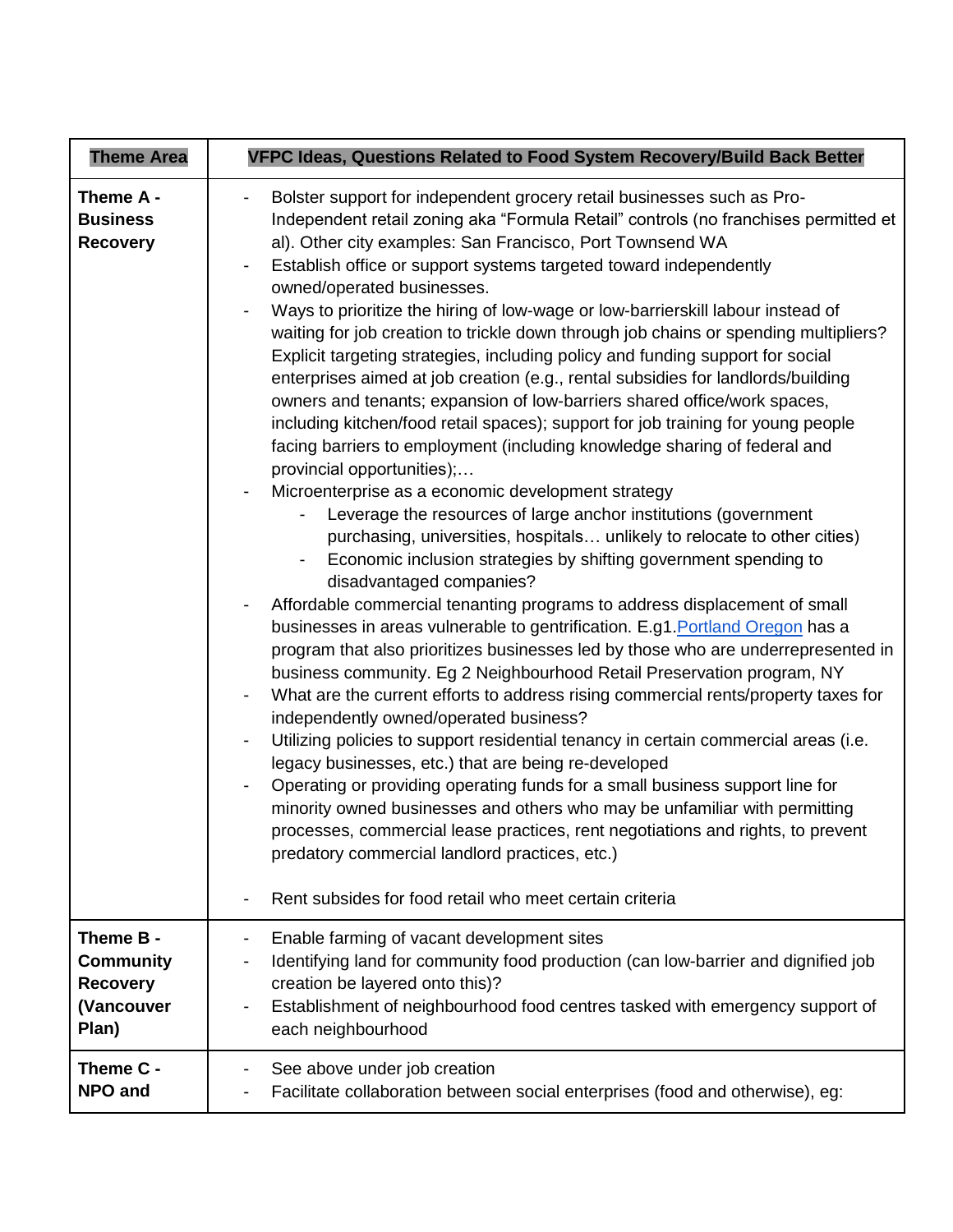| <b>Social</b><br><b>Enterprise</b><br><b>Recovery</b>                                                                                   | through networking with Buy Social Canada. Explore shared use of space. Rental<br>subsidies.<br>Investment in neighbourhood-based food infrastructure that enables increased<br>food production, food literacy, advocacy, and emergency food distribution<br>accessible by walk / bike / roll.<br>Re-framing understanding of social enterprises as more than economic capital, but<br>$\overline{\phantom{a}}$<br>valuable re: socio-cultural capital and in relation to environmental health &<br>sustainability.<br>Supporting creative use of public spaces to ensure accessibility & safety and<br>support anti-racism and diversity, e.g., pop up restaurants and food events.<br>City support for small NPOs and social enterprises navigating bylaws/regulations,<br>$\qquad \qquad \blacksquare$<br>very time intensive and huge barrier to sustainability<br>City job fair matching supportive, safe food sector employment to people of colour<br>and others who are interested in food sector/social enterprise employment<br>Support networking between larger corporations/donors and smaller social<br>enterprises and SPOs. Catalogue of large businesses interested in giving<br>back/supporting small local social enterprises.                                                                                                                                                                                                                                                                                                         |
|-----------------------------------------------------------------------------------------------------------------------------------------|-----------------------------------------------------------------------------------------------------------------------------------------------------------------------------------------------------------------------------------------------------------------------------------------------------------------------------------------------------------------------------------------------------------------------------------------------------------------------------------------------------------------------------------------------------------------------------------------------------------------------------------------------------------------------------------------------------------------------------------------------------------------------------------------------------------------------------------------------------------------------------------------------------------------------------------------------------------------------------------------------------------------------------------------------------------------------------------------------------------------------------------------------------------------------------------------------------------------------------------------------------------------------------------------------------------------------------------------------------------------------------------------------------------------------------------------------------------------------------------------------------------------------------------------------------------|
| Theme D -<br><b>Vulnerable</b><br><b>Communities</b><br><b>Recovery</b><br>(Populations<br>disproportiona<br>tely affected<br>by COVID) | COVID has exacerbated preexisting and entrenched inequities, however some<br>responses have been incredibly positive. New networks and communication<br>strategies across sectors need to be supported going forward, e.g., coordination<br>across layers of government. A city-funded network map of food assets and<br>networks during the pandemic could be helpful to reduce overlaps and ensure<br>coordination.<br>A map, plus guidance and structure (ie how can existing organizations who<br>have infrastructure already have emergency plans that they operational or<br>when a disaster hits -align with earthquake and other emergency<br>preparedness<br>Analysis of gaps in neighbourhood-based food assets by neighbourhood /<br>by type $(i)$ and incentives for orgs who will help to fill those gaps?)<br>City supported communities of practices or places for organizations to<br>come together to share information and collaborate on<br>programming/planning<br>Advocacy to ensure continuation of safe drug supply post-pandemic, for basic<br>universal income and ongoing increases to income assistance and PWD.<br>Interwoven with food security.<br>Safe and affordable housing - realizing this is across layers of government.<br>How are the socio-emotional/spiritual needs of Indigenous Peoples being<br>supported during the pandemic? As the City looks towards local food growth, are<br>there opportunities for local Elders and communities to tend land for plant foods<br>and medicines on (unceded) City land? |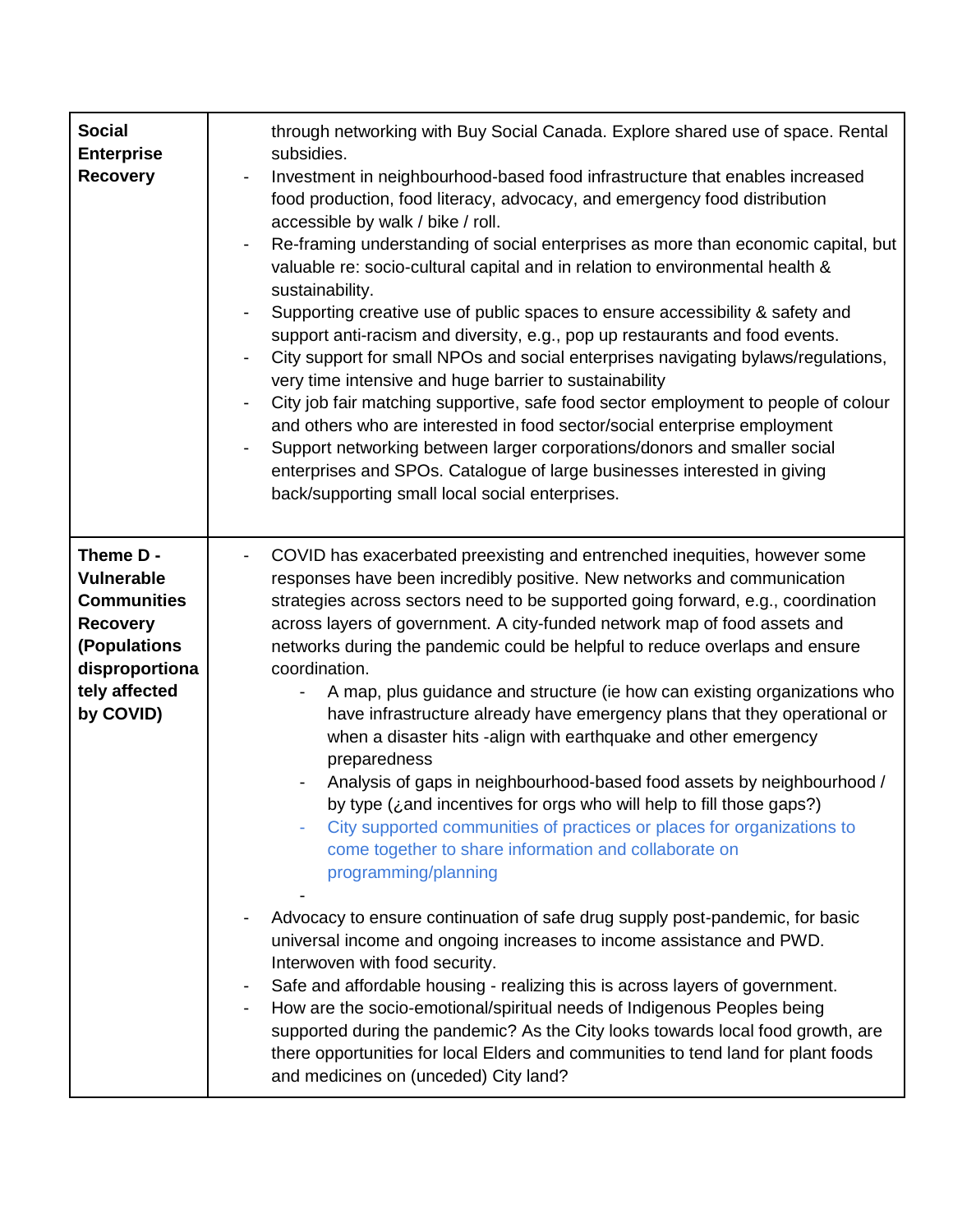|                                                                                      | Support grassroots mutual aid processes happening across the City (e.g., VF<br>small neighbourhood grants)<br>Ensuring diversity and accessibility of outdoor spaces and food access that will be<br>used for community gathering during the warm weather (e.g., accessible to<br>seniors and persons with disabilities in their own neighbourhoods, safe and<br>accessible to LGBTQ2+ folks, Indigenous peoples, other oppressed peoples).<br>Training VPD on intergenerational impacts of hunger, racism, oppression for<br>Indigenous Peoples, integration of food provision into VPD scope (away from<br>over-policing and surveillance)<br>City-funded memorial for victims of the overdose crisis. My colleagues in that<br>community feel forgotten and invisible as the city moves towards "back to normal."<br>Public recognition that normal was harmful and violent for many people in the city,<br>and support for communities to mourn/celebrate the lives of those lost (not specific<br>to food, but important, could include culturally safe catering provided by local<br>Indigenous restaurants/DTES organizations to provide an influx of funding to those<br>community and cultural food assets).<br>Explicit messaging against anti-Asian racism. Strengths-based celebration of<br>community members/organizations (e.g., the amazing things that Hua Foundation<br>has been doing). Spotlights on restaurants/social enterprises/grocers/food sector<br>folks with Asian heritage in the city - using food as strengths-based storytelling<br>mechanism<br>As campaign to support inter generational awareness of Covid and maintaining<br>Bonnie Henry guidelines |
|--------------------------------------------------------------------------------------|-------------------------------------------------------------------------------------------------------------------------------------------------------------------------------------------------------------------------------------------------------------------------------------------------------------------------------------------------------------------------------------------------------------------------------------------------------------------------------------------------------------------------------------------------------------------------------------------------------------------------------------------------------------------------------------------------------------------------------------------------------------------------------------------------------------------------------------------------------------------------------------------------------------------------------------------------------------------------------------------------------------------------------------------------------------------------------------------------------------------------------------------------------------------------------------------------------------------------------------------------------------------------------------------------------------------------------------------------------------------------------------------------------------------------------------------------------------------------------------------------------------------------------------------------------------------------------------------------------------------------------------------------------------------------------------------|
| Theme E -<br><b>Development</b><br>Permit &<br><b>Process</b><br><b>Improvements</b> | individual plans to serve customers in event of different phases for a pandemic(<br>too onerous?                                                                                                                                                                                                                                                                                                                                                                                                                                                                                                                                                                                                                                                                                                                                                                                                                                                                                                                                                                                                                                                                                                                                                                                                                                                                                                                                                                                                                                                                                                                                                                                          |
| Theme F -<br><b>Senior Gov't</b><br>Advocacy                                         | Universal basic income advocacy<br>Greater focus on increasing domestic food purchasing and shifting away from<br>imports on products Canada already produces (primary or secondary industries)<br>COVID has exposed existing vulnerabilities in highly concentrated food supply<br>chains (e.g. 3 facilities = 95% of Canada's beef processing). Advocating for policy<br>that supports regionally focused, decentralized supply chains.( E.g. reforming BC's<br>meat processing regulations to balance traceability goals with need for improved<br>access to slaughter/processing.)<br>Aggregation of data: VSB should be a point for all data regarding youth as their<br>case workers have the greatest engagement with youth directly - how can that<br>data either be shared with relevant stakeholders (charities in emergency food<br>provision) or b, tie those families to services in their neighbourhoo<br>ONE volunteer VANCOUVER app not 10 get everyone talking to each other.                                                                                                                                                                                                                                                                                                                                                                                                                                                                                                                                                                                                                                                                                            |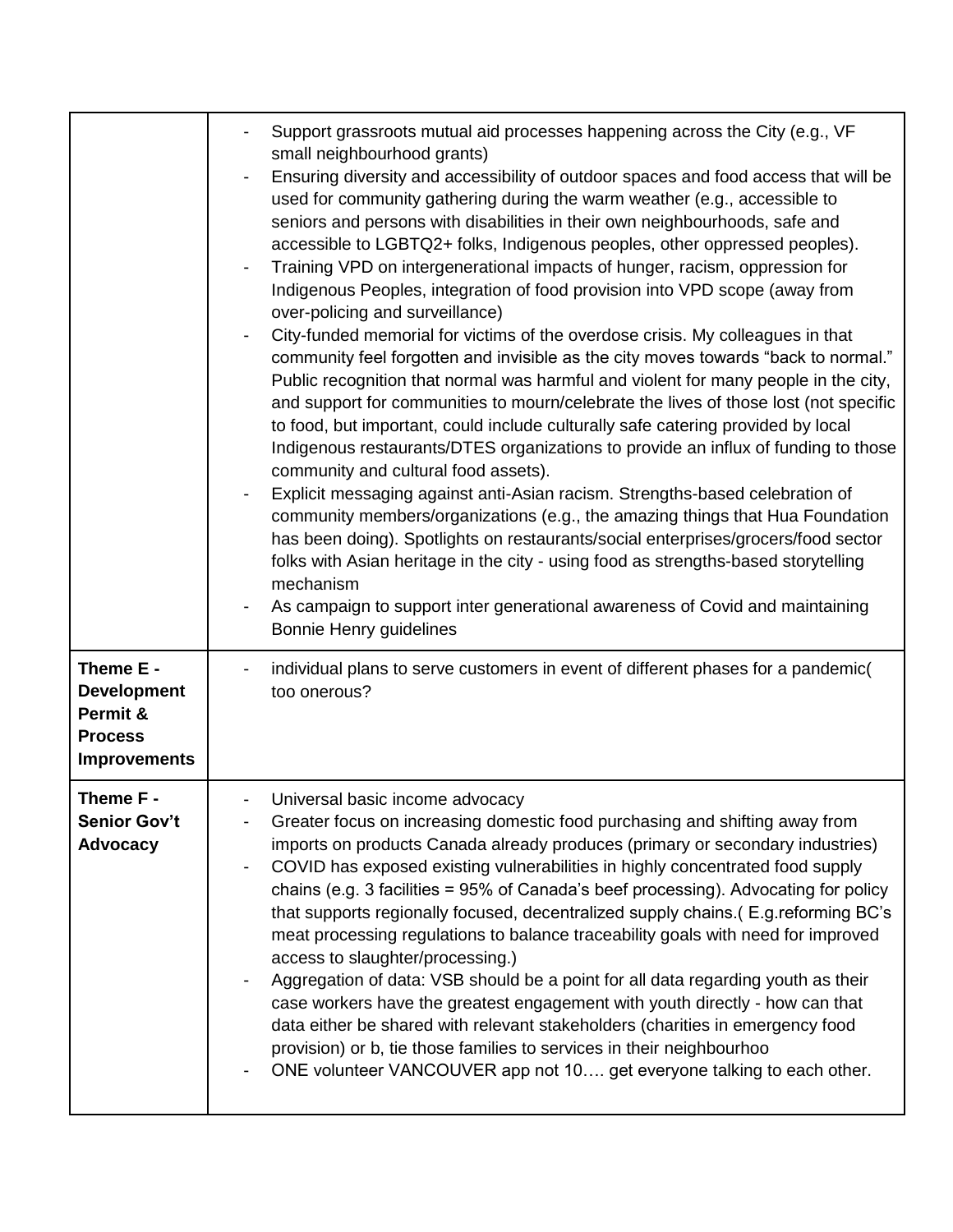| Theme G -<br><b>Stimulus</b><br><b>Funded</b><br><b>Capital</b><br><b>Projects</b> | emergency centres across the city - (food, medical treatment, etc, refrigeration,<br>processing)                                                                                                                                                                                                                                                                                                                                                                                                                                                                                                                                                                                                                                                                                                                                                                                                                                                                                                                                                                                                                                                                                                                                                                                                                                                                                                                                                                                                                                                                                                                                                                                                                                                                      |
|------------------------------------------------------------------------------------|-----------------------------------------------------------------------------------------------------------------------------------------------------------------------------------------------------------------------------------------------------------------------------------------------------------------------------------------------------------------------------------------------------------------------------------------------------------------------------------------------------------------------------------------------------------------------------------------------------------------------------------------------------------------------------------------------------------------------------------------------------------------------------------------------------------------------------------------------------------------------------------------------------------------------------------------------------------------------------------------------------------------------------------------------------------------------------------------------------------------------------------------------------------------------------------------------------------------------------------------------------------------------------------------------------------------------------------------------------------------------------------------------------------------------------------------------------------------------------------------------------------------------------------------------------------------------------------------------------------------------------------------------------------------------------------------------------------------------------------------------------------------------|
| <b>Vancouver</b><br><b>Park Board</b><br>(PB) - LFAP<br><b>Renewal</b>             | <b>Big questions:</b><br>How could the PB food assets, services, and staff best support/contribute to the<br>short and long-term COVID-19 recovery process?<br>What gaps, needs, opportunities, recommendations that concern PB Food assets<br>and services are coming being highlighted as part of the COVID-19 shut-down?<br>What will strengthen the resiliency of PB food assets and services in future<br>emergencies? What are we learning?<br>PB Food Assets & Services   Ideas<br><b>Facilities</b> (Community Centres including community kitchens, Food Field Houses,<br>Concessions, Etc.)<br><b>Park Land</b><br>For restaurants to host 'patios' (ensuring accessibility of parks to all<br>$\circ$<br>people, not just those who can afford to eat out).<br><b>Buildings</b><br><b>For refrigeration?</b><br>$\circ$<br><b>Community Centre programming</b><br><b>Community Centre meal programs</b><br>$\bullet$<br>Sunset Nursery/Van Dusen (currently growing veggie plots to contribute to the<br>emergency food response - is there demand for this in the long-term?)<br>Excellent test case for a food utility.<br>$\circ$<br><b>Gardening staff time?</b><br><b>Partnerships?</b><br>$\circ$ With urban farms<br>Other?<br>Leadership<br>Can the city deputize food hubs accross the city that will act as distribution<br>$\circ$<br>hubs for emergency food provisioning<br>Not only in the case of a pandemic, but for earthquakes, other<br>natural disasters<br>Help fund neighbourhood hubs that would develop food security<br>pans and keep them updated year after year.<br>Help ensure that there are continuous staff to be in relation with<br>■<br>each other and food providers "grocery store logistics, food banks,<br>$etc.$ ) |